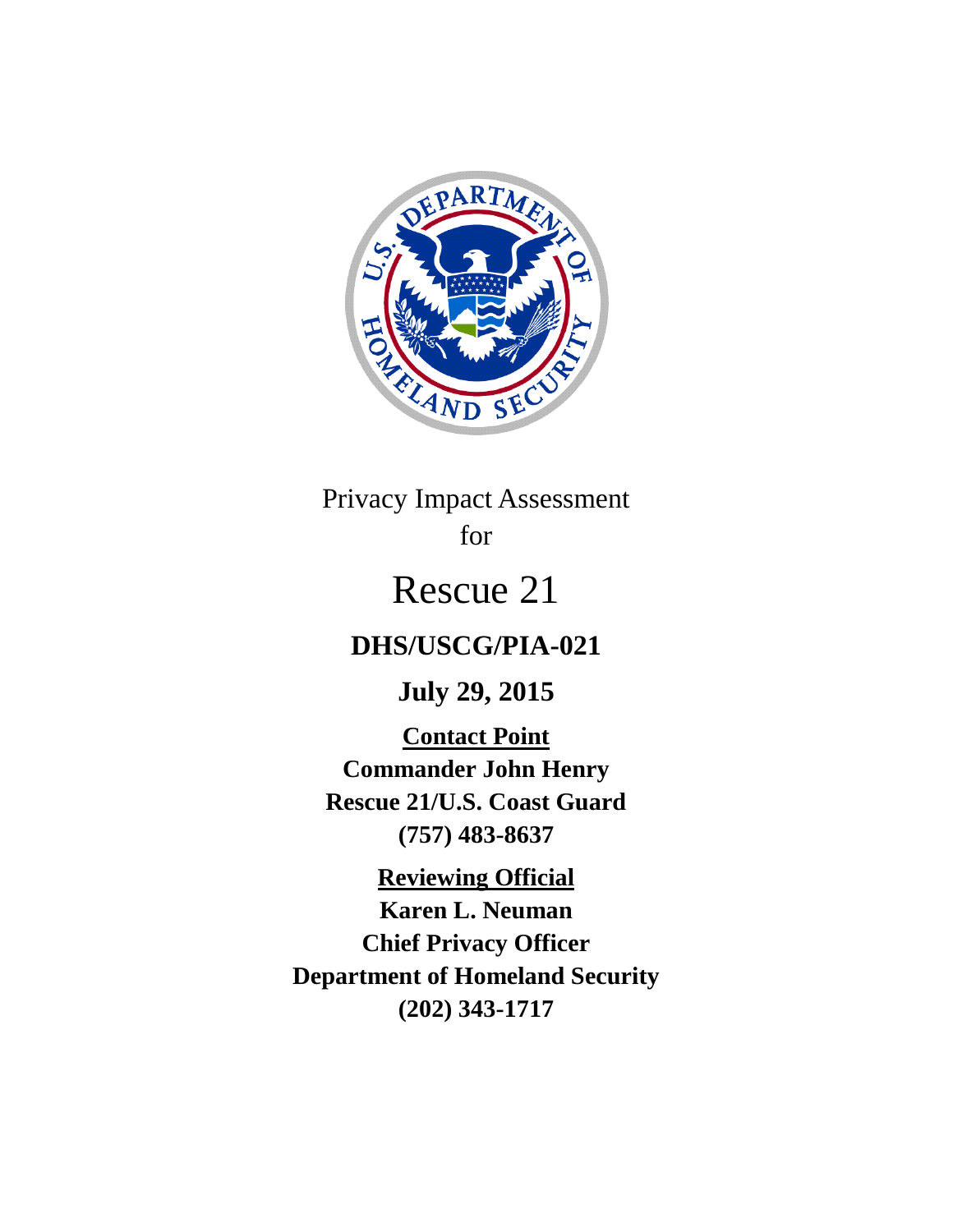

#### **Abstract**

Rescue 21 is the United States Coast Guard's (Coast Guard) advanced command, control, and direction-finding communications system. Rescue 21 replaces the National Distress and Response System and was created to accurately locate mariners in distress and save lives and property at sea and on navigable rivers. Rescue 21 also has a sub-system titled, Digital Selective Calling (DSC), which uses a Maritime Mobile Service Identity (MMSI) number to associate the boat owner and his or her location and contact information for automated distress calls. This Privacy Impact Assessment (PIA) is being conducted because Rescue 21 collects and uses personally identifiable information (PII).

### **Overview**

Search and Rescue (SAR) is one of the Coast Guard's oldest missions. Minimizing the loss of life, injury, or property damage or loss by rendering aid to persons in distress and property in the maritime environment has always been a Coast Guard priority. Coast Guard SAR response involves multi-mission stations, cutters, aircraft, and boats linked by communications networks. The National SAR Plan divides the U.S. area of SAR responsibility into internationally recognized inland and maritime SAR regions. The Coast Guard is the Maritime SAR Coordinator. To meet this responsibility, the Coast Guard maintains SAR facilities on the East, West, and Gulf coasts; in Alaska, Hawaii, Guam, and Puerto Rico, as well as on the Great Lakes and inland U.S. waterways.

Rescue 21 is the Coast Guard's advanced command, control, and direction-finding communications system and replaces the National Distress and Response System, which had been in existence since the 1970s. The Rescue 21 radio communications system utilizes direction-finding, digital-selective calling (VHF radio) capabilities and high quality audio recording and playback to transform the efficiency of Coast Guard search and rescue operations.

The system is designed to provide a graphical representation of received audio transmissions relative to a known point on land (line of bearing) from the radio tower to the source of the received VHF radio call.

This direction-finding capability provides the Coast Guard with lines of bearing to boaters who may not be able to provide accurate positions. Rescue 21's direction-finding capability also helps identify potential hoax radio calls, preventing waste and diversion of resources needed for actual emergencies.

Rescue 21 also features high quality audio and automatically records the transmissions it receives. Coast Guard watchstanders can instantaneously replay radio calls and clarify the sound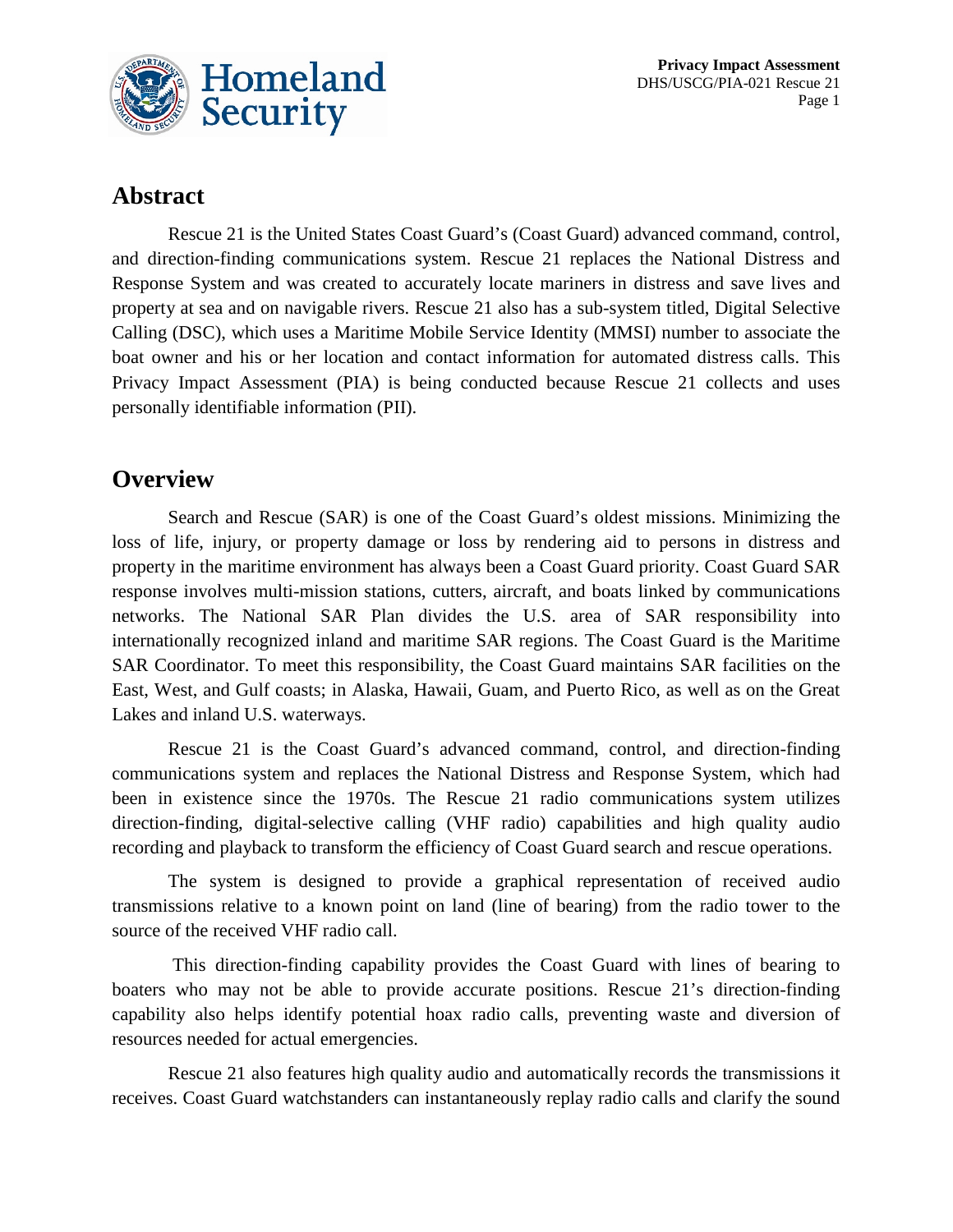

quality with system tools that reduce background noise and amplify voices. Rescue 21 is operational along the entire Atlantic, Pacific, and Gulf coasts of the continental United States, the shores of the Great Lakes, and the coasts of Hawaii and several U.S. territories. The coastal phase of the program is operational. Modified versions of the system for Alaska and along western rivers are expected to be complete in 2017.

Features of Rescue 21 include:

- Improved ability for USCG to coordinate with federal, state, and local first responders for SAR purposes;
- Digital selective calling support, which allows mariners in distress with DSCequipped radios to transmit, at the push of a button, their exact GPS position and vital vessel information to the Coast Guard and other DSC-equipped vessels;
- Improved clarity, recording, and playback capabilities for all communications;
- Simultaneous monitoring and relaying of information over multiple radio frequencies;
- Portable tower communications equipment for use during emergencies and natural disasters;
- Automated transmission of urgent marine information broadcasts; and
- Geographic display to assist in identifying hoax callers, conserving valuable response resources.

#### *Digital Selective Calling (DSC)*

Rescue 21 includes Digital Selective Calling (DSC), which allows mariners with DSCcapable radios that have been pre-registered with the Boat Owners Association of the United States (BoatUS) to transmit vessel information to the Coast Guard in emergencies.<sup>[1](#page-2-0)</sup> DSC support and direction-finding capability help the Coast Guard locate and assist distressed vessels more quickly. DSC uses a Maritime Mobile Service Identity (MMSI) number to associate the boat owner and his or her contact information (i.e., boat owner name, type of boat, email and home address, and emergency contact) for automated distress calls. DSC allows the distressed boater to push a red button on his or her VHF radio and automatically send his or her information and global positioning system (GPS) location to the Coast Guard.

DSC facilitates Rescue 21 search and rescue operations by automatically transmitting contact and location information from a distressed boater to the Coast Guard. To register their

<span id="page-2-0"></span><sup>&</sup>lt;sup>1</sup> Note that there is no registration requirement for Coast Guard Search and Rescue. However, BoatUS offers a service, in coordination with the Coast Guard, to facilitate search and rescue efforts of boaters opt to register for an MMSI.  $\overline{a}$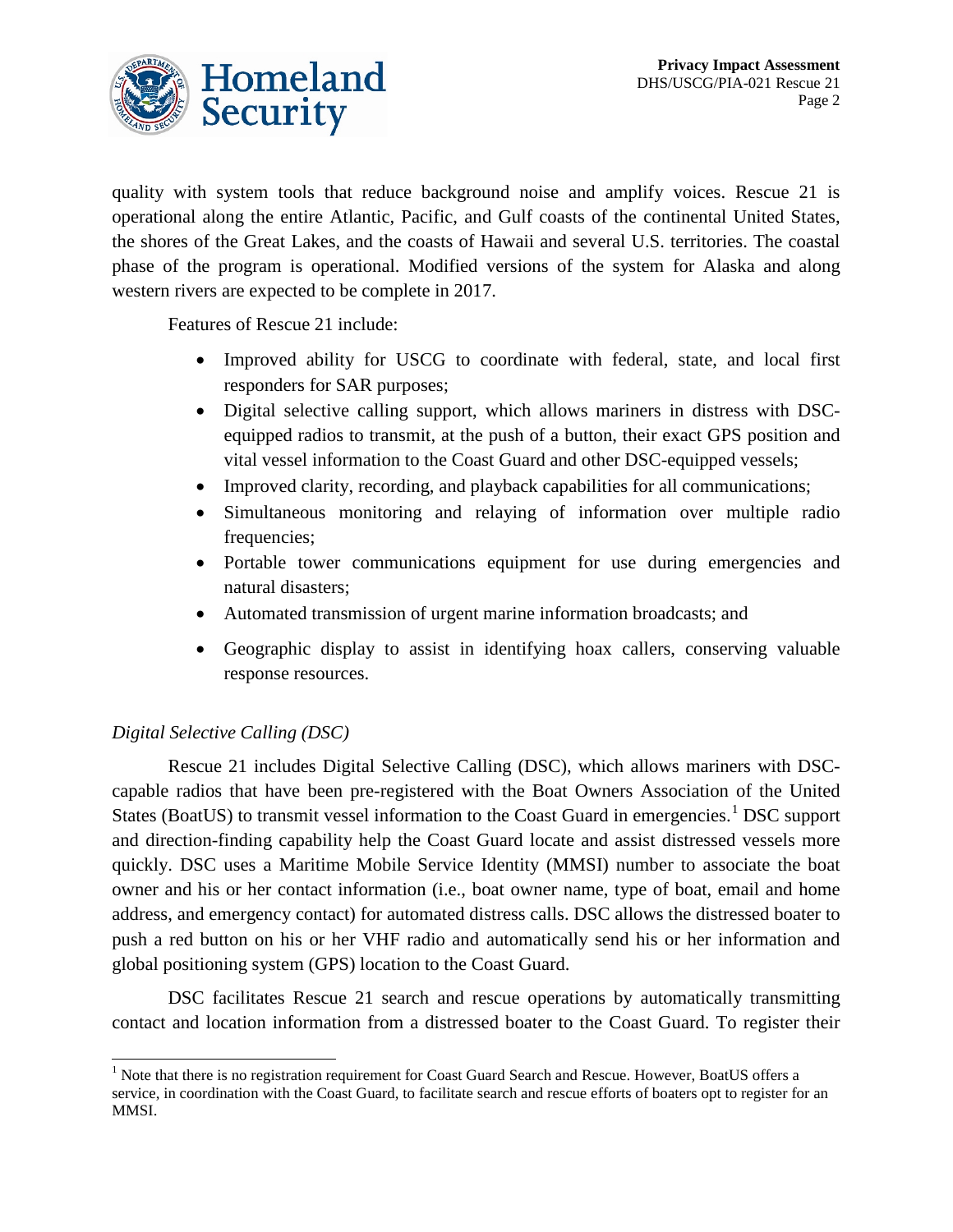

vessel, boat owners provide vessel and personal information to BoatUS in exchange for a unique nine digit MMSI number. BoatUS is privately owned and operated boat owners association offering various boater safety and towing services to its members. BoatUS provides MMSI numbers free to members, however for non-members an MMSI number costs a nominal fee and includes a year of BoatUS membership. BoatUS has been authorized by both the Federal Communications Commission (FCC) and the U.S. Coast Guard to assign MMSI numbers only to vessels that meet the following criteria:

- Used for recreation only;
- Not required by law to carry a radio; and
- Do not make international voyages or communications.

Similar to a cell phone number, the MMSI is the unique calling number for a DSC VHF. It also registers the boat information in the U.S. Coast Guard's national distress database for use in emergency situations. An MMSI number is transmitted with a DSC call, like "caller ID."

BoatUS transfers boat owner and vessel information to the Coast Guard's Marine Information for Safety and Law Enforcement **(**MISLE**)** System on a weekly basis to coordinate search and rescue resources. Rescue 21 does not interface with the public in acquiring and maintaining boater information.

DSC radios have a one-button emergency transmit button that sends the vessel's unique MMSI number. Rescue 21 receives the MMSI number from the distressed boater and automatically queries MISLE for details (i.e., vessel and personal information) and presents this data to the Coast Guard watch-stander in real time. Rescue 21 is located at Coast Guard Sector Command Centers and various USCG stations. USCG watchstanders are granted user access to Rescue 21 upon reporting (with supervisor's endorsement); however, access permissions are terminated when the individual departs the command.

### **Section 1.0 Authorities and Other Requirements**

### **1.1 What specific legal authorities and/or agreements permit and define the collection of information by the project in question?**

The Coast Guard is authorized to collect this information and conduct this mission under the authorities of 14 U.S.C. §§ 2, 88, 674, and 676.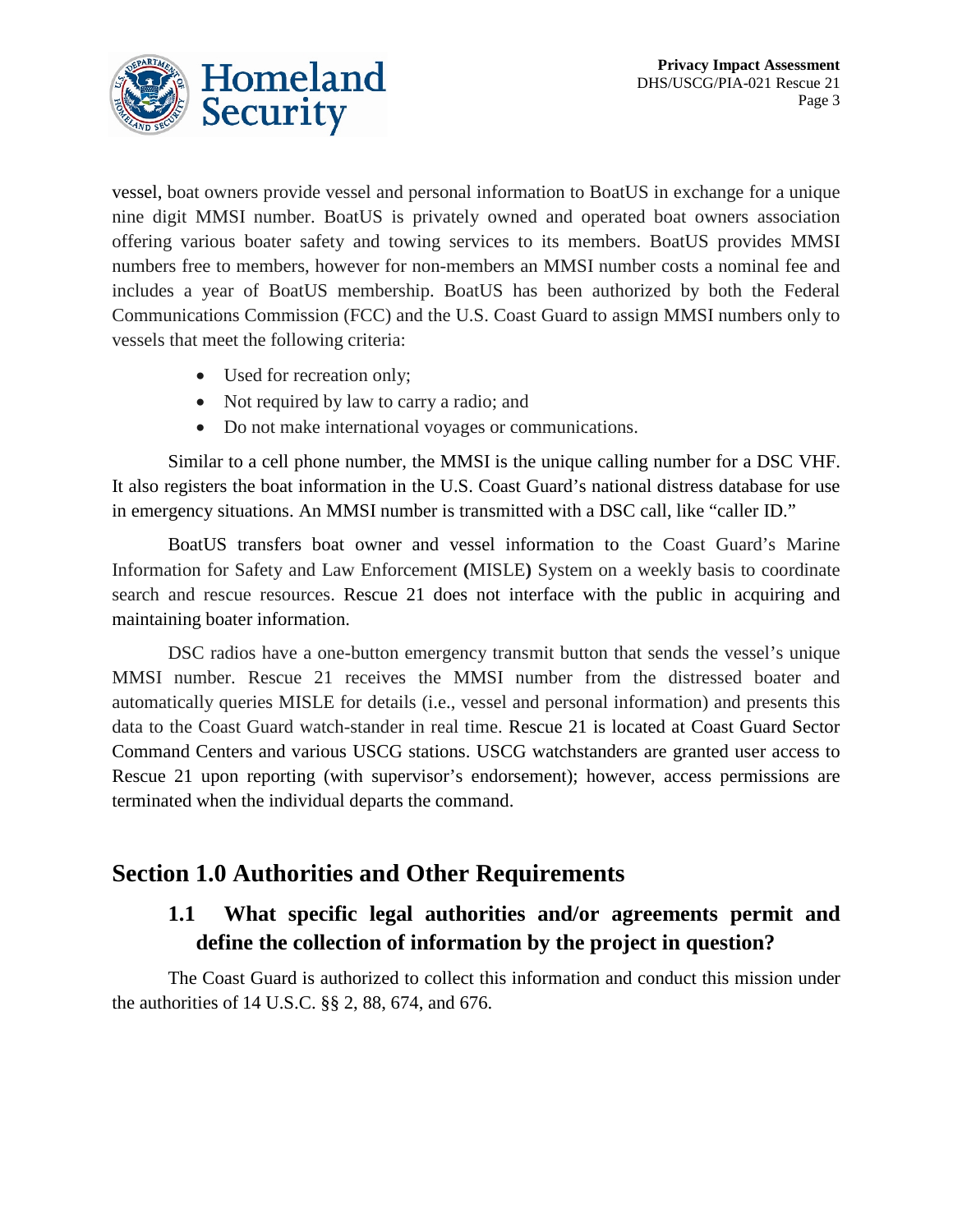

# **1.2 What Privacy Act System of Records Notice(s) (SORN(s)) apply to the information?**

Information collected and used by Rescue 21 is covered by the DHS/USCG-013 Marine Information for Safety and Law Enforcement (MISLE) SORN.<sup>[2](#page-4-0)</sup>

# **1.3 Has a system security plan been completed for the information system(s) supporting the project?**

Yes, the Rescue 21 system has a FISMA identification number: USC-00766-MAJ-00766. Authority to Operate is pending the completion of this PIA.

### **1.4 Does a records retention schedule approved by the National Archives and Records Administration (NARA) exist?**

Yes. PII that is relevant to a SAR case is only required for the duration of the active SAR event. Audio files are maintained online for 30 days on the Data Server located at each Sector facility, after 30 days the data is then archived from the Data Server to the Network Attached Storage device located in the same Sector facility.

All non-identifiable Rescue 21 SAR data may be overwritten within 30 days. All Rescue 21 records are cutoff within MISLE at the end of the calendar year in which the SAR case is closed, and then transferred to the Federal Records Center three years after cutoff. Records are transferred to NARA fifteen years after cutoff (AUTH: N1-026-06-7).

# **1.5 If the information is covered by the Paperwork Reduction Act (PRA), provide the OMB Control number and the agency number for the collection. If there are multiple forms, include a list in an appendix.**

The PRA does not apply because Rescue 21 does not collect any information directly from the public.

 $\overline{a}$ 

<span id="page-4-0"></span> $2$  74 FR 30305 (June 25, 2009).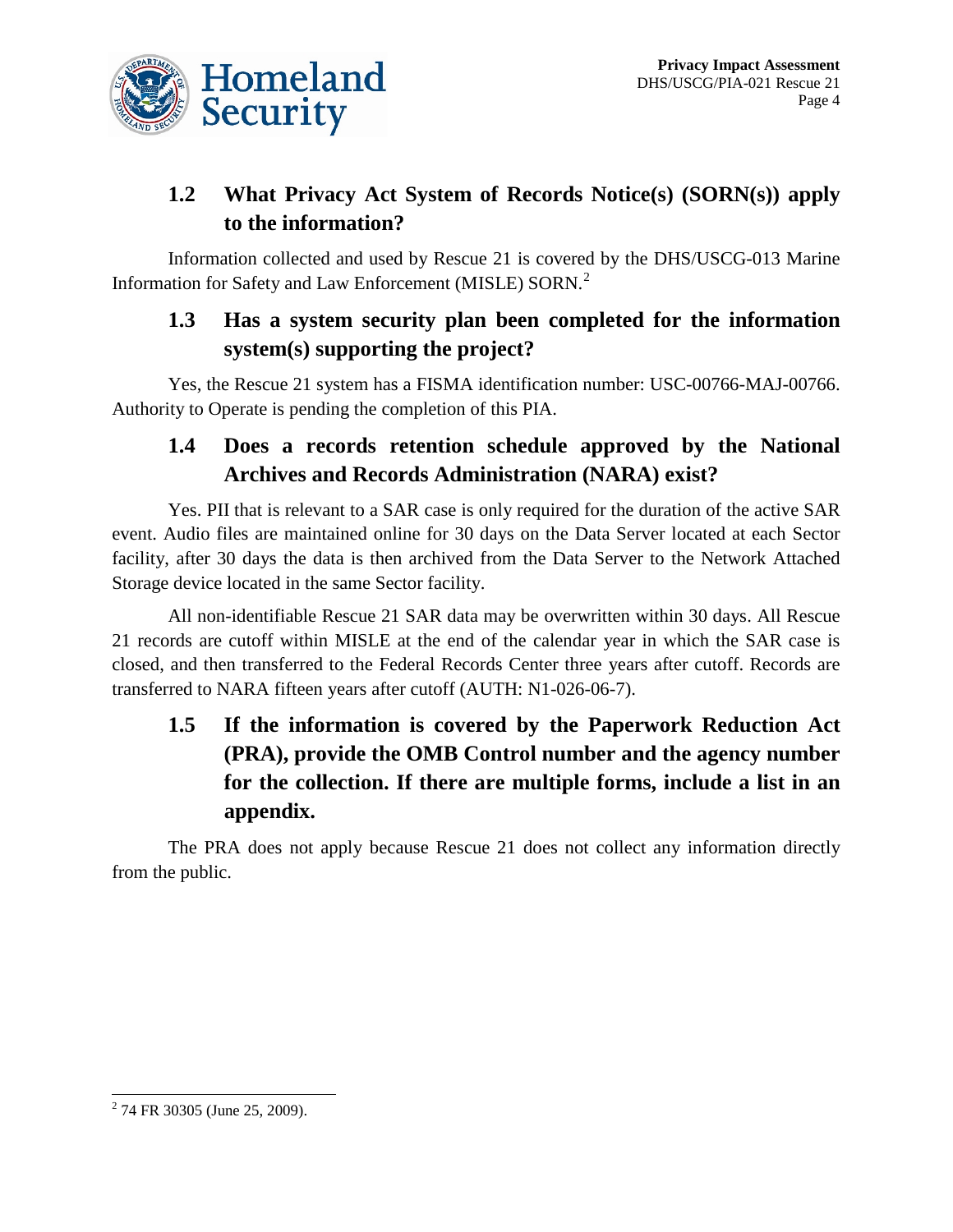

# **Section 2.0 Characterization of the Information**

# **2.1 Identify the information the project collects, uses, disseminates, or maintains.**

DSC facilitates Rescue 21 search and rescue operations by automating the transmission of contact and location information from the distressed boater to the Coast Guard. Boat owners are not required to register for an MMSI number, however it does assist the Coast Guard during SAR operations.

Boat owners provide their vessel (type of boat) and personal information (name, home address, email, type of boat, and emergency contact) to BoatUS in exchange for a unique nine digit MMSI number. Rescue 21 leverages boat owner information collected by BoatUS and maintained by the Coast Guard's Marine Information for Safety and Law Enforcement **(**MISLE**)** System to coordinate search and rescue resources.

Rescue 21 uses the following information collected by BoatUS and maintained by MISLE:

- Maritime Mobile Service Identity (MMSI) number;
- Name;
- Address;
- Home phone number;
- Email address;
- BoatUS membership number; and
- Name of emergency contact.

### **2.2 What are the sources of the information and how is the information collected for the project?**

The Rescue 21 system does not collect information directly from the mariner. Boaters interested in obtaining a MMSI number must apply through BoatUS. BoatUS transfers and updates the MMSI, vessel, and personal information to the Coast Guard weekly for inclusion in the MISLE database. Rescue 21 queries the MISLE database in real-time for the related MMSI data via a front-end MISLE web server and html commands and coordinates search and rescue resources for response. Automated synchronization of the MISLE and BoatUS databases are performed daily.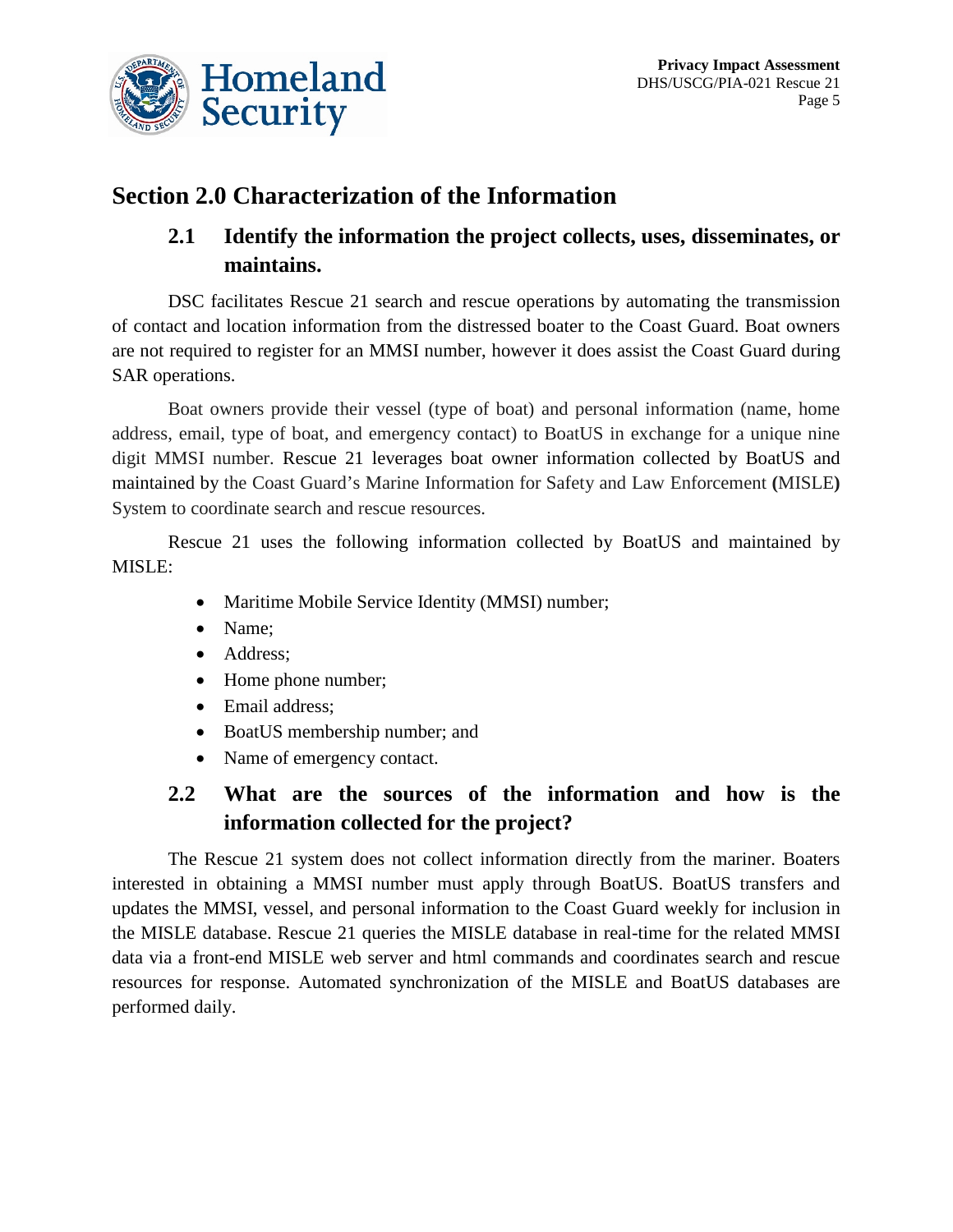

# **2.3 Does the project use information from commercial sources or publicly available data? If so, explain why and how this information is used.**

No. The Coast Guard uses information submitted directly from individual mariners who register for an MMSI number from BoatUS. Rescue 21 does not enhance the boater contact and vessel information with any other commercial or publicly available information.

#### **2.4 Discuss how accuracy of the data is ensured.**

Boaters interested in obtaining a MMSI number must complete, validate, and submit an application to BoatUS. BoatUS follows up with the boater via email after 18 months to validate accuracy of the boater information on file submitted in the registration application noted in Section 2.1. Synchronization of the MISLE and BoatUS databases are performed daily. This is done via an automated process that queries the BoatUS file transfer protocol (FTP) server for the updated database file. If the file on the BoatUS FTP server is newer than the database currently in use within MISLE, the new file is downloaded and extracted into the MISLE database. This update overwrites all MISLE database entries to include new and modified records.

### **2.5 Privacy Impact Analysis: Related to Characterization of the Information**

**Privacy Risk:** It is possible that information used to coordinate search and response operations may be inaccurate.

**Mitigation:** Boaters interested in obtaining a MMSI number must complete, validate, and submit an application to BoatUS. BoatUS follows up with the boater after 18 months to validate information on file. In the event Rescue 21 discovers erroneous information, MISLE will be contacted to advise BoatUS of the discrepancy.

### **Section 3.0 Uses of the Information**

#### **3.1 Describe how and why the project uses the information.**

MMSI and related PII information is only used when a boater uses the Digital Selective Calling (DSC) feature of his or her radio. This feature provides Rescue 21 with the location and MMSI number of the vessel reporting a distress. The MMSI number is automatically obtained from the MISLE system and displayed to the operator. The GPS position that is transmitted by the boater allows for the graphical display on the operator's workstation of the current position of the boat in distress. The combination of MMSI information and GPS position allows the SAR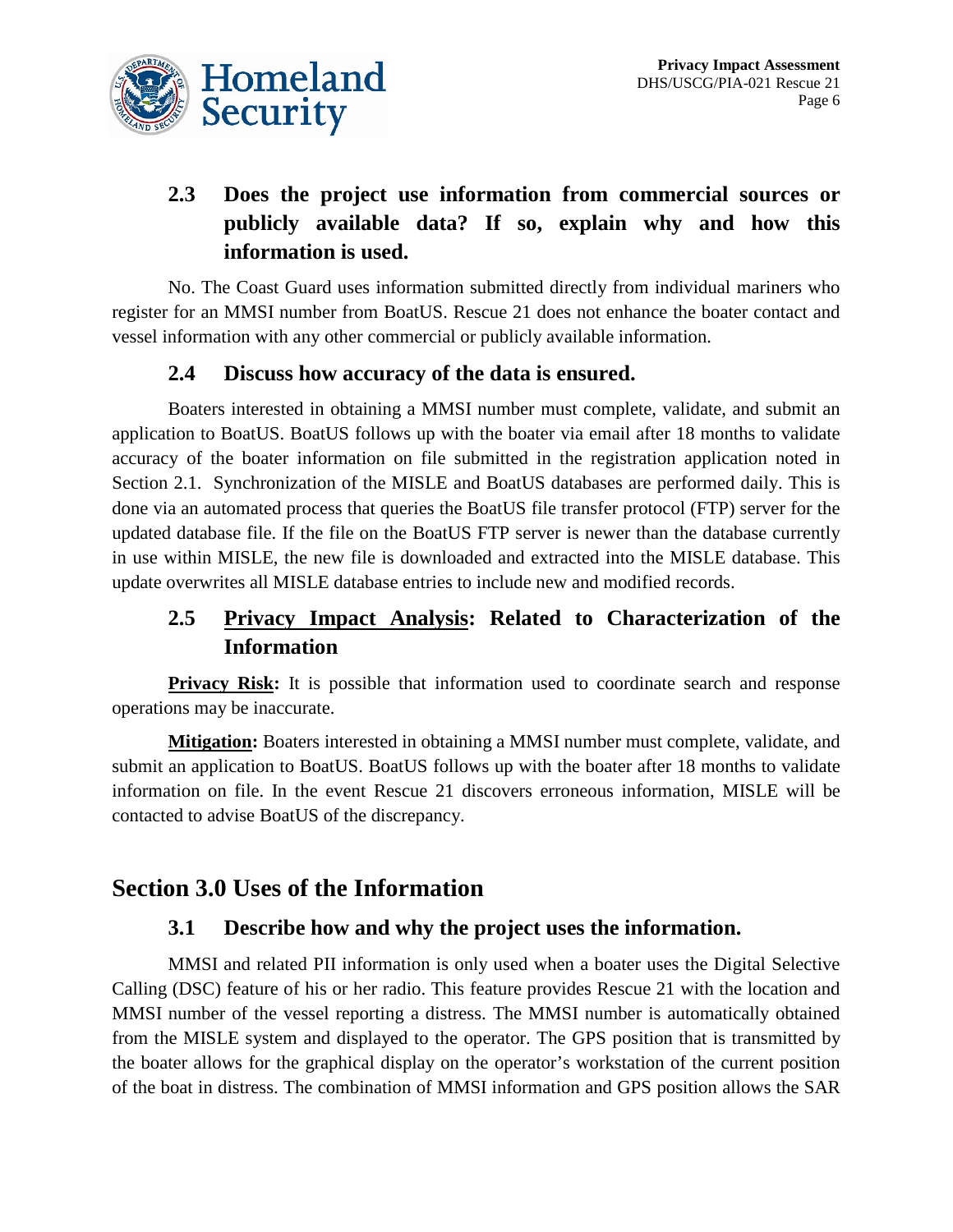

coordinator to provide fast response of CG assets**.** USCG watchstanders access this information when a distress signal is received in order to notify emergency contacts and coordinate the rescue.

**3.2 Does the project use technology to conduct electronic searches, queries, or analyses in an electronic database to discover or locate a predictive pattern or an anomaly? If so, state how DHS plans to use such results.**

No.

#### **3.3 Are there other components with assigned roles and responsibilities within the system?**

No, this database is only accessed by Coast Guard watchstanders when a distress signal is received in order to coordinate the search and rescue response.

#### **3.4 Privacy Impact Analysis: Related to the Uses of Information**

**Privacy Risk:** USCG watchstanders may use this information for other unauthorized purposes.

**Mitigation:** Rescue 21 users sign a Rules of Behavior form by which users agree to adhere to the proper use of government information and equipment when being processed for access to Rescue 21 system. Unauthorized use would result in administrative and or punitive actions.

### **Section 4.0 Notice**

# **4.1 How does the project provide individuals notice prior to the collection of information? If notice is not provided, explain why not.**

Rescue 21 does not collect information from individuals; notice for collection of information is provided by BoatUS and the DHS/USCG-013 Marine Information for Safety and Law Enforcement (MISLE) SORN. Current notice provided by BoatUS can be located on their website at [http://www.boatus.com/mmsi/.](http://www.boatus.com/mmsi/) Boaters are not required to register for an MMSI number from BoatUS. The Coast Guard provides SAR assistance to all mariners.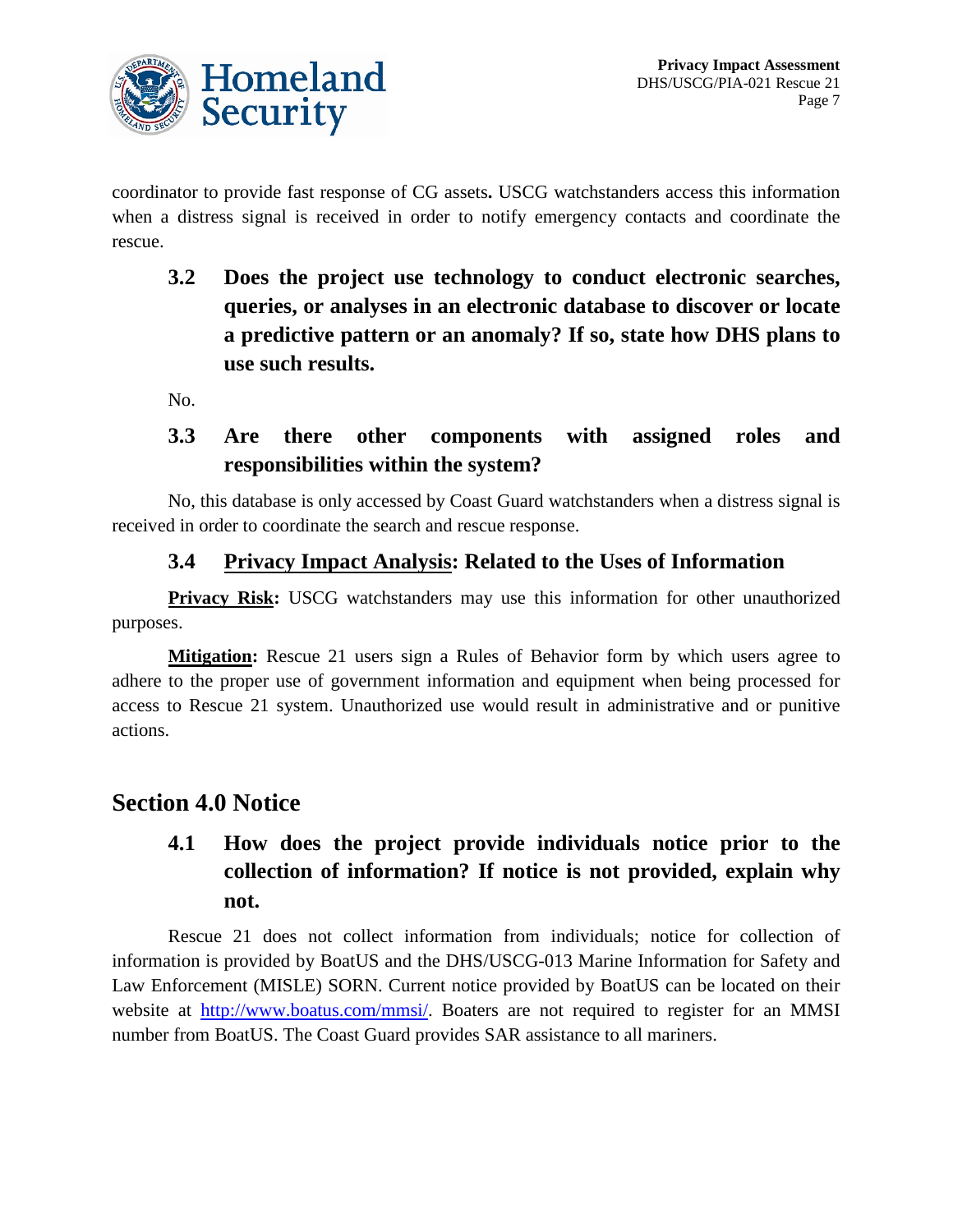

# **4.2 What opportunities are available for individuals to consent to uses, decline to provide information, or opt out of the project?**

Individuals may choose not to provide the requested information to BoatUS. Rescue 21 does not collect information directly from the individual.

#### **4.3 Privacy Impact Analysis: Related to Notice**

**Privacy Risk:** Boaters may not be aware their information submitted to BoatUS is being used by the Coast Guard.

**Mitigation:** When a boater applies for a MMSI number, BoatUS informs him or her that his or her information is transferred to MISLE weekly and offers a robust Frequently Asked Questions page that informs BoatUS members about how their information is used by USCG.

# **Section 5.0 Data Retention by the project**

#### **5.1 Explain how long and for what reason the information is retained.**

PII that is relevant to a SAR case is only required for the duration of the active SAR event. Audio files are maintained online for 30 days on the Data Server located at each Sector facility, after 30 days the data is then archived from the Data Server to the Network Attached Storage device located in the same Sector facility.

All non-identifiable Rescue 21 SAR data may be overwritten within 30 days. All Rescue 21 records are cutoff within MISLE at the end of the calendar year in which the SAR case is closed, and then transferred to the Federal Records Center three years after cutoff. Records are transferred to NARA fifteen years after cutoff (AUTH: N1-026-06-7).

#### **5.2 Privacy Impact Analysis: Related to Retention**

**Privacy Risk:** Rescue 21 may retain information for longer than is necessary to accomplish a search and rescue mission.

**Mitigation**: This risk is mitigated because Rescue 21 only retains information for as long as it pertains to an active SAR case before it is extracted and archived into MISLE (typically within 30 days). Per the NARA-approved records schedule, SAR data is maintained permanently. However, it is not necessary that Rescue 21 retain this information once the SAR case is closed.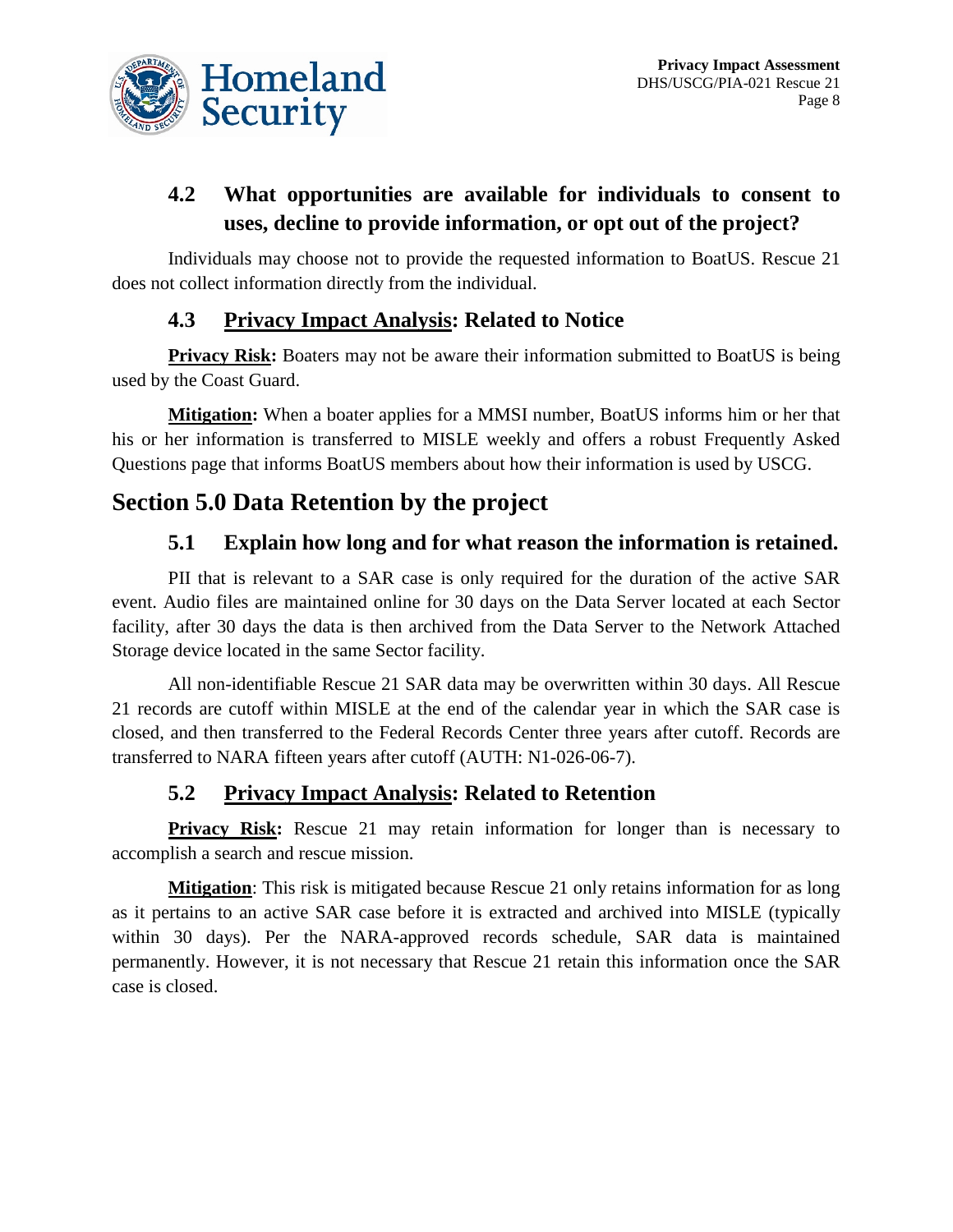

# **Section 6.0 Information Sharing**

**6.1 Is information shared outside of DHS as part of the normal agency operations? If so, identify the organization(s) and how the information is accessed and how it is to be used.**

Rescue 21 does not share PII outside of DHS during normal SAR operations. The Coast Guard coordinates with state and local authorities during SAR operations through MISLE.

#### **6.2 Describe how the external sharing noted in 6.1 is compatible with the SORN noted in 1.2.**

Not applicable; Rescue 21 does not share information externally.

#### **6.3 Does the project place limitations on re-dissemination?**

Not applicable; Rescue 21 does not share information externally.

#### **6.4 Describe how the project maintains a record of any disclosures outside of the Department.**

Not applicable; Rescue 21 does not share information externally.

#### **6.5 Privacy Impact Analysis: Related to Information Sharing**

Rescue 21 does not share information outside of the Coast Guard. Therefore, there is no privacy risk to information sharing.

### **Section 7.0 Redress**

#### **7.1 What are the procedures that allow individuals to access their information?**

Individuals may contact BoatUS directly to update their MMSI information, which includes modifying their existing MMSI application and canceling their MMSI number if no longer needed.

Individuals seeking access to their data may also submit a Privacy Act request in writing to USCG, Commandant (CG-611), 2703 Martin Luther King Jr. Avenue SE, STOP 7710, Attn: Freedom of Information Act (FOIA) Coordinator, Washington, D.C. 20593-7710. Individuals may also submit a request to [EFOIA@uscg.mil.](mailto:EFOIA@uscg.mil)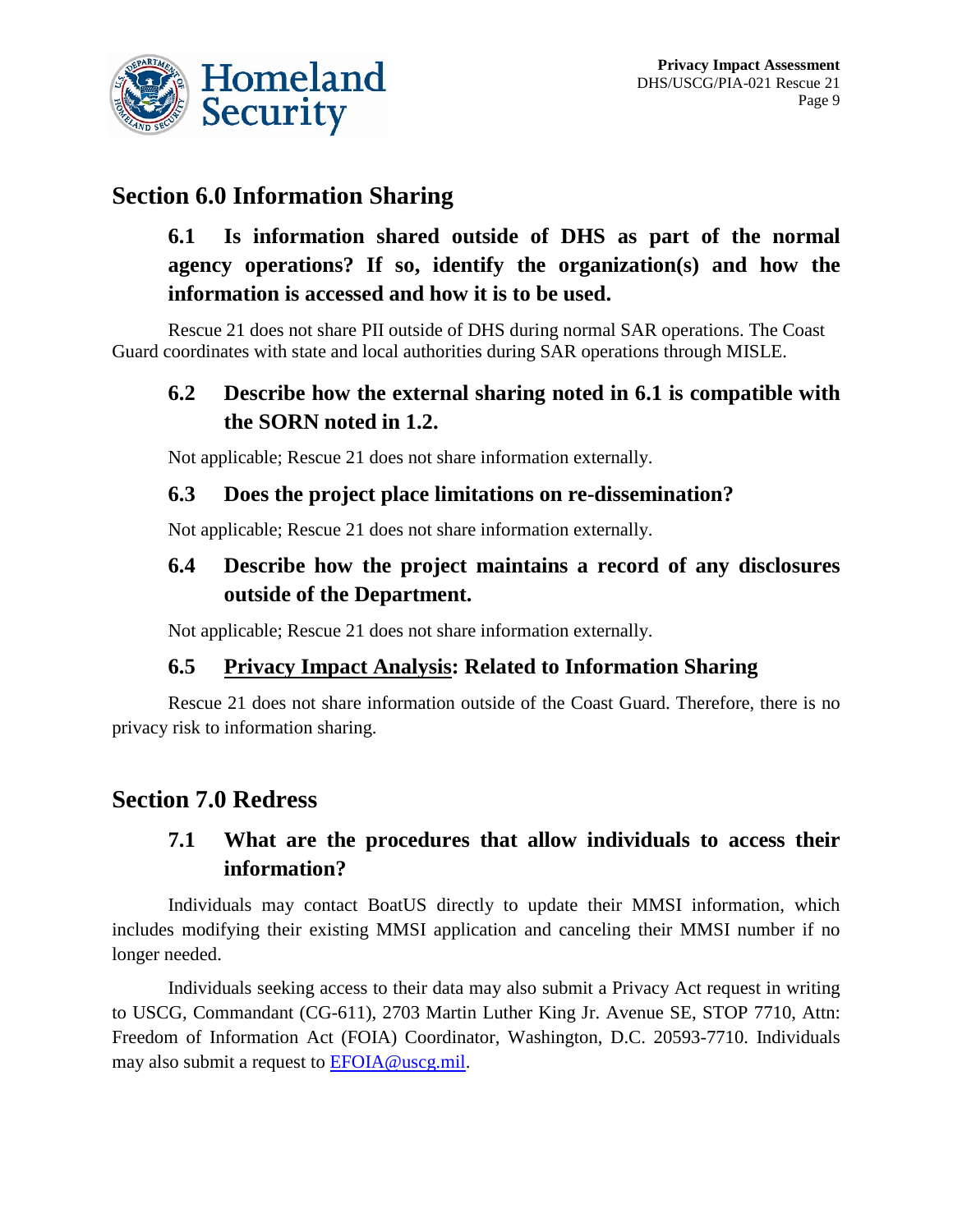

### **7.2 What procedures are in place to allow the subject individual to correct inaccurate or erroneous information?**

Individuals should contact BoatUS or may seek to correct their information through a Privacy Act request as cited in Section 7.1 above.

# **7.3 How does the project notify individuals about the procedures for correcting their information?**

Individuals are provided notification through this PIA and DHS/USCG-013 Marine Information for Safety and Law Enforcement SORN.

#### **7.4 Privacy Impact Analysis: Related to Redress**

**Privacy Risk:** There is a risk that individuals may not have the opportunity to correct, access, or amend inaccurate information maintained by USCG.

**Mitigation:** Boaters have an opportunity to access, correct, or amend inaccurate BoatUS information about them by contacting BoatUS directly. Boaters may also seek access to records sent to USCG from BoatUS by submitting a Freedom of Information Act or Privacy Act request.

# **Section 8.0 Auditing and Accountability**

### **8.1 How does the project ensure that the information is used in accordance with stated practices in this PIA?**

Rescue 21 employs automated tools to manage access to the system. Automated tools are also employed for audit collection and accountability.

#### **8.2 Describe what privacy training is provided to users either generally or specifically relevant to the project.**

All Coast Guard members are required to complete annual DHS mandated privacy and cyber awareness trainings entitled, DHS Protecting Personal Information and Federal Cyber Awareness Challenge.

# **8.3 What procedures are in place to determine which users may access the information and how does the project determine who has access?**

Only authorized Rescue 21 system operators have "read" access to the PII associated with caller details and MMSIs. Sector Command Center supervisors determine which personnel